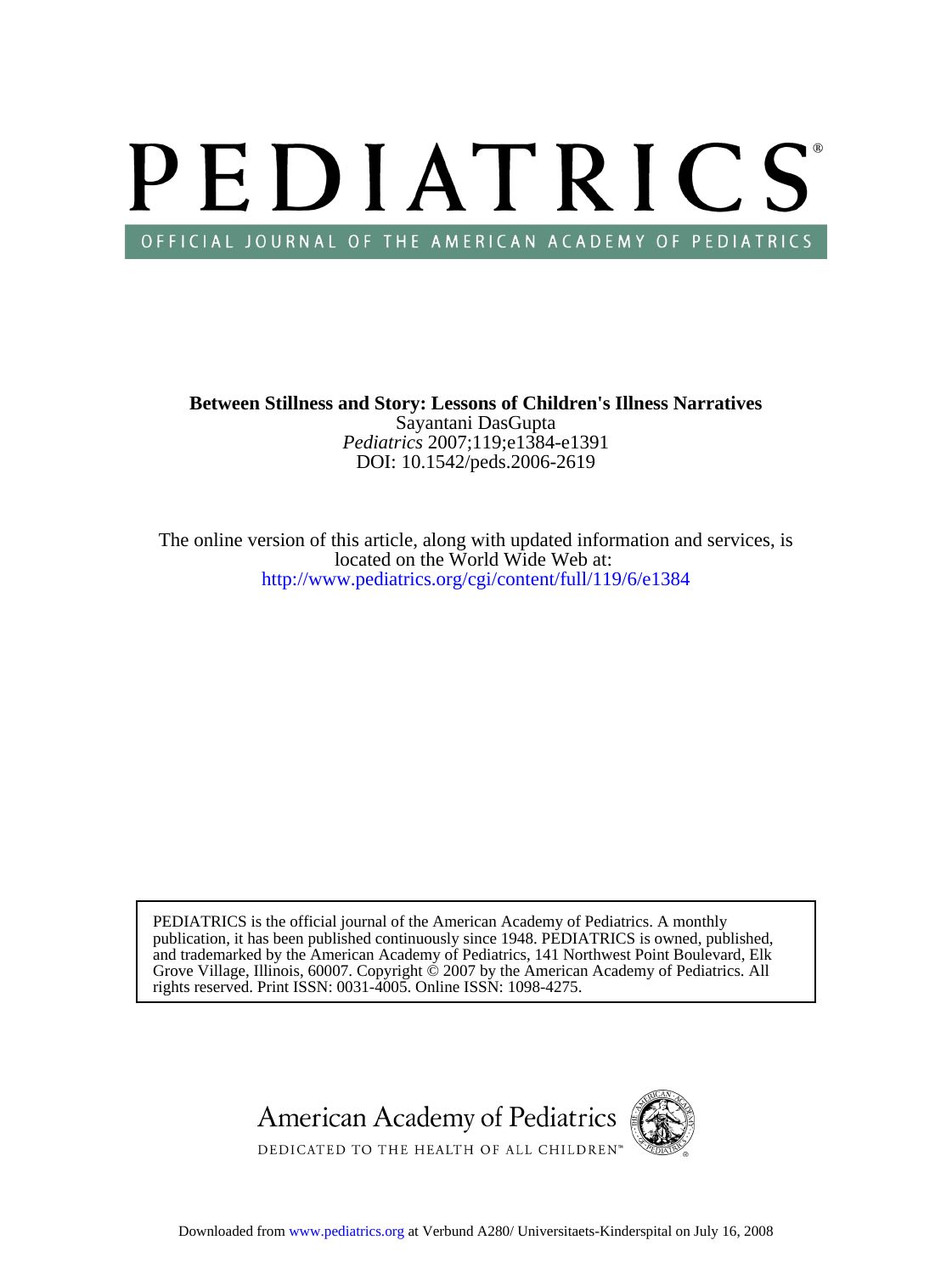# **Between Stillness and Story: Lessons of Children's Illness Narratives**

## **Sayantani DasGupta, MD, MPH**

Division of General Pediatrics and Program in Narrative Medicine, Columbia University, New York, New York

The author has indicated she has no financial relationships relevant to this article to disclose.

# **ABSTRACT**

In answer to an increasingly impersonal medical environment, educators in the medical humanities frequently turn to narrative studies to teach students for an emotionally fulfilling and interpersonally related professional practice. However, to elicit, to interpret, and to integrate patient stories into their work effectively, physicians must be in a state of awareness and attention, attuned to their emotional and intellectual reactions. The experiences of children and their families, in the form of pediatric illness narratives, hold unique insights for physicians in how to engage in an ethical, empathetic, and self-reflective practice. In particular, these narratives demonstrate the importance not only of story but also of stillness or silence to the practice of medicine. The voices of patients and their families hold both literal and allegorical lessons for physicians in how to move toward a medical practice involving not only diagnosis and treatment but also recognition and healing.

www.pediatrics.org/cgi/doi/10.1542/ peds.2006-2619

doi:10.1542/peds.2006-2619

#### **Key Words**

ethics, narrative medicine, reflection

Accepted for publication Dec 12, 2006

Address correspondence to Sayantani DasGupta, MD, MPH, Columbia University, Division of General Pediatrics, 622 W 168th St VC 402, New York, NY 10032. E-mail: sd2030@ columbia.edu

PEDIATRICS (ISSN Numbers: Print, 0031-4005; Online, 1098-4275). Copyright © 2007 by the American Academy of Pediatrics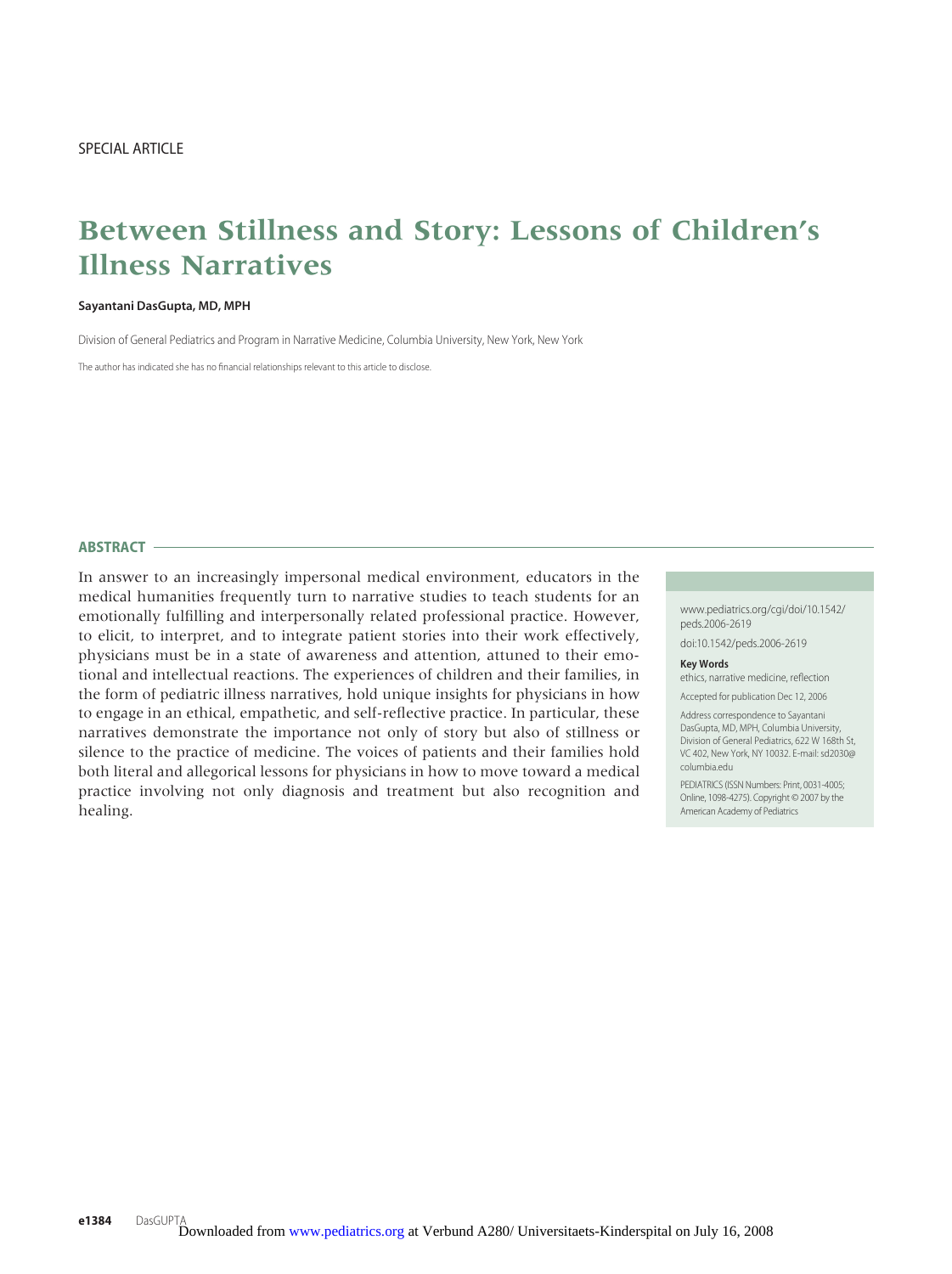$\sum$ EARS AGO, I attended a talk at Columbia University  $\perp$  by the renowned Buddhist scholar Robert Thurman. It was in a packed lecture hall, with a few hundred individuals in attendance. Before beginning his talk, Thurman had us do something that I have never seen done before in an academic environment; he had us sit in silence.1 We should be still, he told us, dutifully counting our breaths, closing our eyes, and being quiet. We should, in short, allow ourselves to simply be. The experience of sitting silently in a meditative stillness allowed the audience to leave aside external concerns and attend Thurman's lecture in a full and present way. Although I have neither the renown, nor perhaps the courage, to ask such a thing of a live audience, I ask you, my readers, to sit with this story for a moment before you continue with this essay.

Breathe in.

Breathe out.

Gong. (Thurman simulated the sound, confessing that he had not been mindful enough to remember to bring a bell.)

As such stories are, this story has been told here for a reason. As Thurman used his lecture to suggest a central role for meditation in higher learning, this essay will similarly suggest a central role for stillness, what Thurman might call inner silence, in the work of caring for the ill, the work of medicine. Claude Debussy once said that music is the space between the notes.<sup>2(p147)</sup> To pose it a little differently, if the beauty of a sonata emerges from the balance of notes and silence, then this essay posits that the heart of medicine beats in the space between stillness and story.

The modern health care crisis has been framed in many ways as a crisis of story. Shortened visit times, increased reliance on technologic tools for diagnosis, and a lack of focus on the individual physician-patient relationship has created a medical environment fraught with dissatisfaction and frustration for both ill individuals and their providers. Medical educators have turned increasingly to the humanities, particularly narrative studies, to bring storytelling back to the center of health care. One prevailing perspective in medical humanities is that being able to understand the patient story in all its nuances (ie, metaphor, frame, plot, and point of view) is the avenue through which to enter more fully into patient stories and thus a more ethical, empathetic, and satisfying professional practice.3 Narrative-based educators teach medical trainees close reading of classic literary texts (from Dostoyevsky and Chekhov to James Joyce and Henry James) that deal with the universal human experience but not necessarily the experience of suffering and illness. Other humanities educators have turned to autobiographical narratives authored by individuals suffering from illness and disability, as well as biographical narratives authored by their family members and caregivers. By learning to witness the textural voices of

those affected directly by illness and disability, students learn a skill parallel to that they will use in their future health care practices. Students begin to ask themselves what it is to experience suffering, what it is to represent that experience (in written text or oral story), and what it is to be a witness (professional or familial) to the experience of suffering.

One aspect of this renewed medical conversation regarding story is an investigation into the act of listening itself. What is it to be a witness to suffering? What skills are required for physicians to elicit, to receive, and to interpret their patients' illness stories effectively? In his classic work, *A Fortunate Man: The Story of a Country Doctor,* John Berger describes the work of the physician as that of recognition. "This individual and closely intimate recognition is required on both a physical and psychological level," he writes. "On the former it constitutes the art of diagnosis. Good general diagnosticians are rare, not because most doctors lack medical knowledge, but because most are incapable of taking in all the possibly relevant facts— emotional, historical, environmental as well as physical. They are searching for specific conditions instead of the truth about a man which may then suggest various conditions."4(p73) Physicians writing on this subject have described this activity as being in the present moment and practicing medicine mindfully.<sup>5-7</sup> Similarly, physician and literary critic Rita Charon has called this state of being one of attention, in which there is an "emptying of self so as to become an instrument for receiving the meaning of another."8(p132)

Common to all of these perspectives is an element of passivity, an attitude that is seemingly antithetical to that of medicine. If anything, medicine acts; it examines, interprets, investigates, scans, incises, debrides, and sutures. In grammatical terms, almost all of medical practice occurs in the active voice. By this I refer to the voice of a verb that "denotes whether the subject performs or receives the action expressed by the verb."9 The active voice "shows the subject as actor" as opposed to the passive voice, which "shows the subject as acted on."9 Here, then, is one small beacon illuminating the crisis of story in medicine. If subjecthood in the medical profession is predicated on assuming an active voice in most professional activities (doing things), then it only follows that medical subjects, namely, physicians, should approach the witnessing of stories from a similar stance. We speak of "getting the story," as if it were an object to be found and fetched intact, an active, even athletic, process of discovery, archaeology, and search and rescue. However, the witnessing of suffering is a process of being "acted on," humbled, changed, and filled in addition to being informed. This sort of listening demands a radical shift in stance, in grammatical voice, such that physicians not only act but also allow themselves to be acted on.

Consider this popular quotation, which has been at-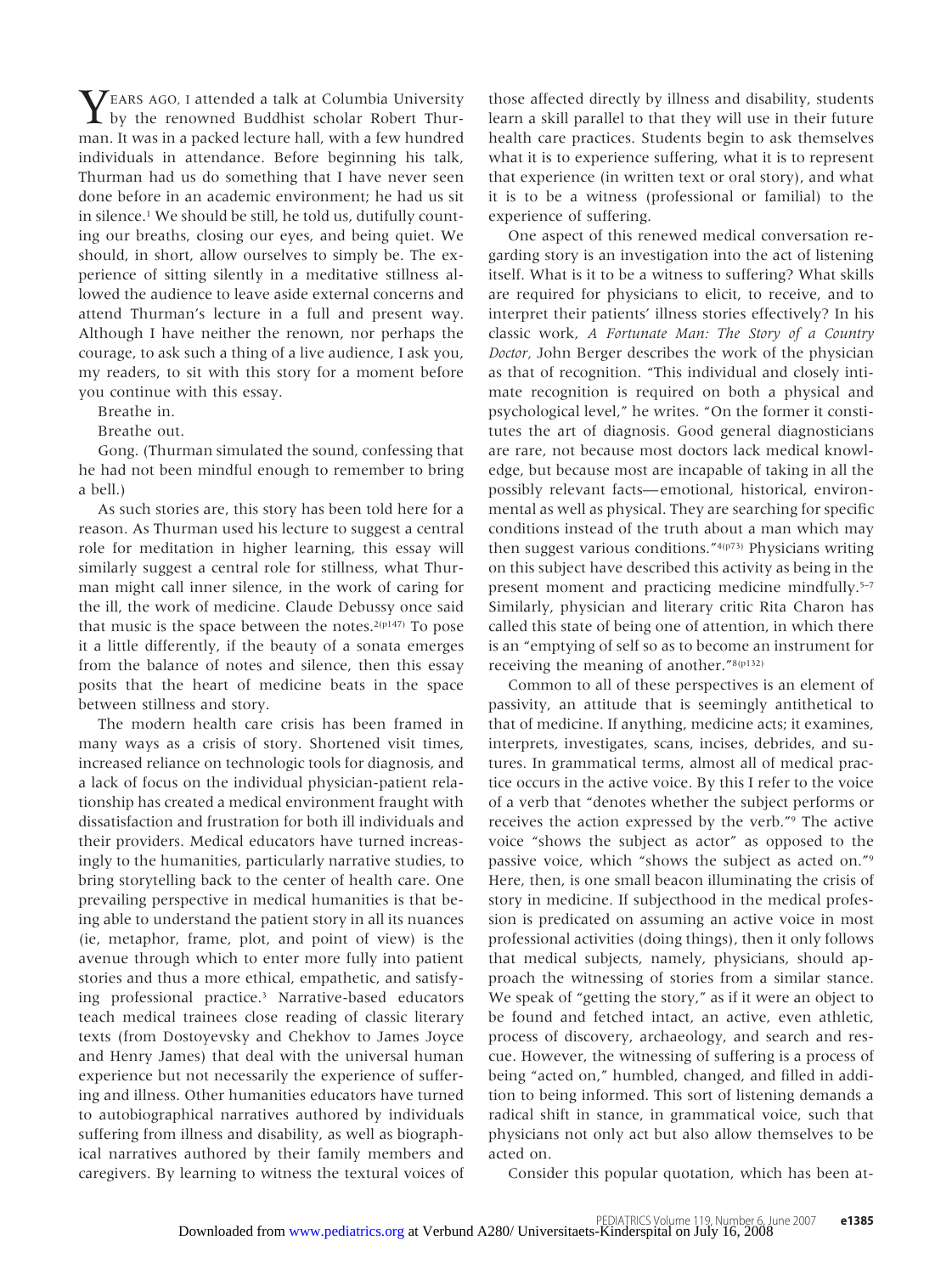tributed to the Buddha, "Don't just do something. Stand there."9 Whether coined by the Buddha or by a T-shirt maker, these words do provide a revised understanding of active and passive voice. "Standing there," being still, takes on new meaning in this light, as a different deeper kind of doing, that is, an "un-doing," an opening, a laying bare. Much more than merely "do no harm," passivity in the medical relationship can, with this understanding, become an active process whereby stillness facilitates for the physician-listener a deeper understanding of the story being told. Consider the words of Ralph Waldo Emerson, who writes, "When I watch that flowing river, which, out of regions I see not, pours for a season its streams into me, I see that I am a pensioner; not a cause, but a surprised spectator of this ethereal water; that I desire and look up, and put myself in the attitude of reception, but from some alien energy the visions come."10 The insight of Emerson's visions emerge from looking to the "ethereal water" with an "attitude of reception," as medical insight may emerge from a similar posture that allows physicians to wade in and become filled with the streams of their patients' stories. In an essay titled "Intellect," Emerson writes, as if about medical thinking, "Our thinking is a pious reception. Our truth of thought is therefore vitiated as much by too violent direction given by our will, as by too great negligence. We do not determine what we will think. We only open our senses, clear away, as we can, all obstruction from the fact, and suffer the intellect to see."11 This endeavor in passive voice is not in lieu of the active work of medicine but in addition to or perhaps in balance of it. In the words, again, of Emerson, "It seems as if the law of the intellect resembled that law of nature by which we now inspire, now expire the breath; by which the heart now draws in, then hurls out the blood, the law of undulation. So now you must labor with your brains, and now you must forbear your activity, and see what the great Soul showeth."11 We breathe in so that we can breathe out.

The question is how to teach transcendental objectives such as witnessing, attentiveness, recognition, and "pious reception." Given this problem of educating physicians in the skills of deeper listening, I imagine that Robert Thurman might suggest, in that unerringly contradictory way of Eastern mystics, that we teach students to listen to stories by first learning to listen to silence.

Physicians are particularly accustomed to hearing and interpreting silent stories, such as the surgeon who interprets the story told by the anesthetized bleeding body, the rheumatologist who hears the inarticulate story told in symptoms of pain, or the geriatrician who daily witnesses the silent story of death. Pediatricians, I posit, are more accustomed than most to negotiating the fine balance between silence and story. Indeed, our work incorporates a daily practice of listening to at least outward silence. Charon writes:

We clinicians . . . act almost as ventriloquists to give voice to that which the patient emits. I put it this way because the patient cannot always tell, in logical or organized language, that which must be told. Instead, these messages come to us through the patient's words, silences, gestures, facial expressions, and bodily postures as well as physical findings, diagnostic images, and laboratory measurements, and it is our task to cohere these different and sometimes contradictory sources of information so as to create at least provisional meaning.8

Pediatricians feel in our core this lesson that Charon helps us articulate. We know that much of the pediatric story emerges from nonverbal communication on the part of the child. Very young children are developmentally unable to access and to use language in the same manner as adults, but even older children are often unable to articulate their experiences, because of their social voicelessness. Despite efforts on the parts of pediatricians to elicit and to hear the voices of their patients, stronger still are the nonverbal messages transmitted to children through their parents' expectations of docility and obedience as integral to good public behavior, adults' often obvious preference to speak directly to one another, and the very situation of being small, ill, and disrobed in a room with a stranger to whom one's parent has inexplicably conferred the power to gaze on, to probe, and to invade one's body. For adolescents, voicelessness may be a manifestation of internal emotional struggles. Consider the words of Jenn, a 15-year-old girl with anorexia. "I like to be alone," says she, "There are a lot of expectations, and you can kind of let those go for a while. When I'm alone, I feel like I can be sad. I don't talk about my feelings to other people. I keep them to myself. I don't know myself that well and speaking about it, you kind of have to know how you feel. I definitely care about what other people think about me; that's a huge part of me, so that could be it. I like to be alone, then I don't have to know, I just am." $12(p71)$  From the prelinguistic damaged infant in the NICU to the frightened, distrustful, or sullen teen in the adolescent clinic, pediatricians become skilled at constructing stories from silence, as if creating matter from what was once ether.

Recognizing and interpreting the silence of others is not the same, however, as training students in mindful practice, attentiveness, or the ability to listen to one's inner silence. Jenn, the adolescent of the earlier example, retreats inward, to a place where she can freely identify and experience herself through her emotions. It is this inner place of self-observation that we in narrative medicine are trying to help our students reach. It is not emotional detachment from one's patient or a sentimental overattachment that makes a good physician but speech and action that emerge from an awareness of one's inner landscape. "Speaking about it, you kind of have to know how you feel," explains Jenn. Both speak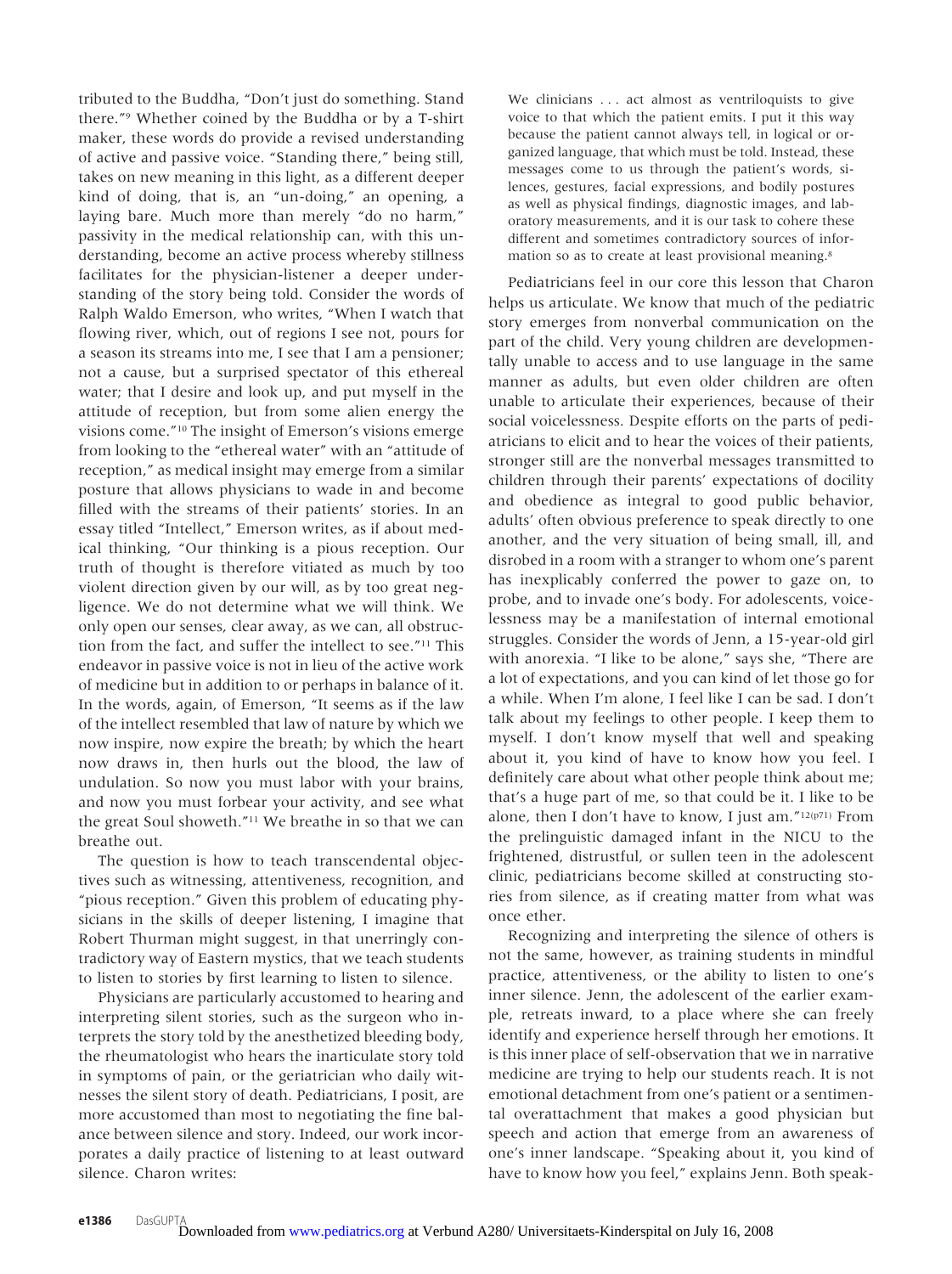ing and acting as a doctor require knowing how one feels. This emotional self-awareness cannot, of course, overwhelm the listener or transgress into emotional selfindulgence. Inward retreat cannot be an escapist venture, as Jenn's experience seems to be, away from demanding human relationships, because a physician's work is predicated on such interactions. In a surprisingly profound conclusion that sounds a bit more like Eastern philosophy than teenage angst, Jenn states that when she is alone she does not have to know, but just is. This is the difficult part. How do we hyperintellectual physicians get from that place of knowing to a place of just being?

During that talk long ago, Robert Thurman suggested that the way to construct an undergraduate education that created responsible global citizens was not simply to suggest but actively to teach students the skill of looking mindfully inward. Buddhism and Western education, Thurman posited, share the goals of investigative and penetrative knowledge, because Buddhism considers understanding and knowledge liberating forces. He quoted his friend and teacher, the Dalai Lama, as being concerned with the fact that Western education relies solely on developing the intellect in this process, whereas a Buddhist education also focuses on developing "the good heart." The rest of Thurman's talk took up this challenge by the Dalai Lama for Western education to focus on the "good heart" as well as a good intellect. Basing his comments on Buddhist teachings, whereby an ultimate presence in the body is seemingly contradictorily used to transcend the body, whereby an inward solitary gaze is used to recognize one's connections to the universe, whereby the still passivity of the meditative stance enables the most active state of being, Thurman suggested that one answer to the crisis in education might be to turn vast university gymnasiums into communal meditation chambers, that educators should look beyond a classical humanities education to train pupils in humanity. In Buddhism, as in many Eastern religions, meditation becomes the means to channel one's focus and to achieve a deep inner knowledge.1 Meditation breeds recognition of self, and self-recognition enables recognition of others. Although extending Thurman's argument to medicine and turning our anatomy and histology laboratories into meditative rooms may not be a practical solution, we may imagine that one answer to the crisis of modern health care, the crisis of story, lies in teaching all medical students the skills at the heart of meditation and self-recognition, skills central not only to eliciting and witnessing our patient's stories but also to integrating them fully into our own consciousness.

This is the point at which we medical humanities educators might throw up our hands and turn over our responsibilities to chaplaincy, religious studies, or the meditative disciplines. Although I encourage closer ties with such colleagues, this essay also suggests a role for

narrative studies, and scholars of illness narratives, in helping students negotiate the relationship between stillness and story. Here is where my own argument takes a Thurman-esque contradictory turn. If Thurman might suggest that we teach students to listen to stories by first teaching them to listen to silence, then my own work with illness narratives suggests that the best way to teach a student to listen to silence might be through reading stories.

Illness narratives (autobiographical or biographical stories written by those suffering illness and their caregivers) represent a genre of writing that has grown significantly in the past few decades. Sociologist Arthur Frank has suggested that such stories, or pathographies, are a postmodern phenomenon, in which narratives authored by the ill give voice to an experience that was once narrated solely by the medical establishment. In other words, illness stories speak where there once was silence, giving voice to what once was inarticulate.<sup>13</sup> Narratives written by the ill hold more than lessons about the experience of illness; they also hold lessons directly applicable to the work of inward recognition and outward witnessing. The reason for this is twofold, attributable to both the nature of stories themselves and the particular position of the authors of such stories. Regarding the first, it is again Emerson who can help us understand the power inherent in narration:

Each truth that a writer acquires is a lantern, which he turns full on what facts and thoughts lay already in his mind, and behold, all the mats and rubbish which had littered his garret become precious. Every trivial fact in his private biography becomes an illustration of this new principle, revisits the day, and delights all men by its piquancy and new charm. Men say, Where did he get this? and think there was something divine in his life. But no; they have myriads of facts just as good, would they only get a lamp to ransack their attics withal. We are all wise. The difference between persons is not in wisdom but in art. $11$ 

In the process of narrating their stories, authors of autobiopathographies or biopathographies hold lanterns up to illuminate the experiences of their lives and give them an existence that both belongs to and transcends the idiosyncratic author. In addition, illness stories are inherently social and bring attention to the relationships of tellers to listeners, sufferers to caregivers, and patients to physicians. Frank writes, "Any person's story depends on others who become less other as the enmeshment of stories teaches interdependence. I confess to believing that in learning this interdependence patients have a qualified advantage over clinicians. This advantage may have less to do with physical suffering . . . and more to do with not having a particular institutional face that must be sustained before one's colleagues."14 These stories are steeped, then, in lessons of relationship and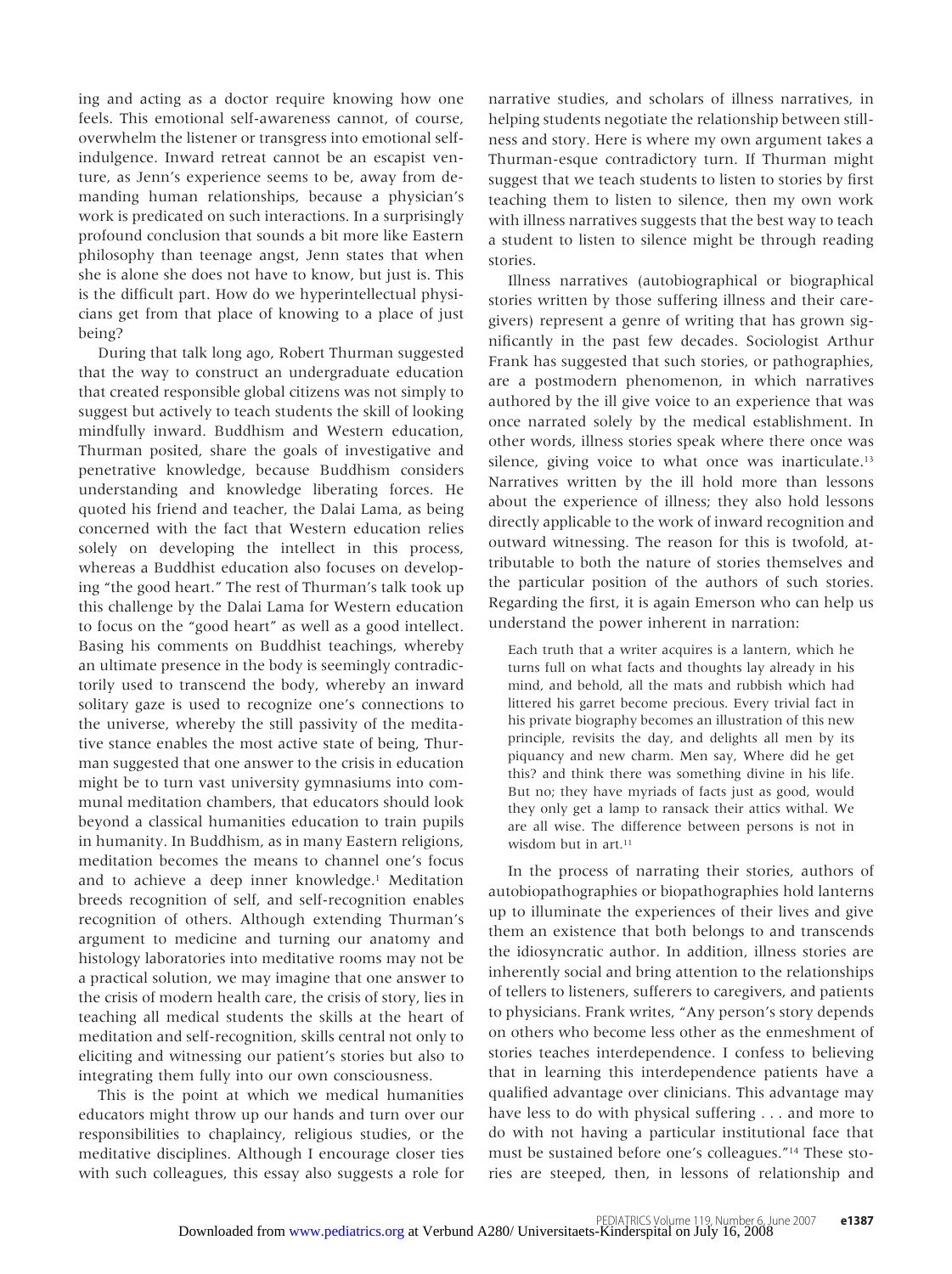interdependence, lessons directly relevant to the physician's work.

Pediatric pathographies, published stories about children's illness experiences, are a particularly small subgenre of this writing, perhaps because of some of the same issues of social voicelessness discussed earlier, as well as children's lack of access to formal written language and publishing. Although published narratives regarding children's illness experiences tend to be written by either adults remembering their childhood illness experiences or the parents of ill children, they are no less the narratives of the children about whom they are written, in the sense that all illness stories are cowritten, some by caregiver and patient, some by sufferer and loved one, and some by present and past selves. These stories make clear not only that children transmit a nuanced, often silent, story that their physicians must mindfully attend but also that ill children and their families have much to teach us about the process of attention itself. The 2 particular narratives I visit in this discussion were chosen because they hold lessons that are both literal, giving insight into the experience of being an ill child, and allegorical, in that these stories seem to hold some lessons central to an ethical, empathetic, and spiritual (or perhaps centered) practice of medicine.

Let us consider first Lucy Grealy's memoir of her childhood experience with Ewing's sarcoma of the jaw, *Autobiography of a Face*.15 Grealy's narrative, which was first published when she was in her early thirties, is simultaneously a reflection back to her childhood cancer and a rumination on the lifelong effects of that cancer and the subsequent, seemingly endless, operations to reconstruct her face. Although Grealy does locate the source of her identity in her face, writing, "my face, my self," it would be a mistake to consider this text a mere reversal of the Narcissus myth, a girl's quest to find her own beauty after disfigurement. The face that Grealy sees in the mirror causes her distress and shame, and she struggles even to recognize it as her own. The face in Grealy's mirror is made completely "other" not only by her disease but also by the lifetime of surgical interventions she experiences to reconstruct her jaw. She writes, "Even as people confirmed that this was now my face, even as people congratulated me, I felt I was being mistaken for someone else. The person in the mirror was an imposter—why couldn't anyone else see this?"15(p220) "I could not recognize my own self as a part of this world."15(p205)

In reading this, my breath is taken away, not only by the beauty of Grealy's writing and her power to transport me into the body of an ill 9-year-old girl but also by the resonance of her images to the work of medicine itself. The ethical work of medicine is situated in the very sort of recognition with which Grealy struggles, the recognition of the face that is not the self, the face on the

other side of the mirror, the face of the suffering patient. In his discussion of the work of philosopher Emmanuel Levinas, medical educator Craig Irvine writes, "Like Narcissus, medicine is stupid with, in thrall to its own reflection . . . [but] medicine is a moral endeavor, commanded by ethics, by transcendence, by an infinity beyond its comprehension."16 What lies beyond the comprehension of the self, Levinas teaches us, is the other, and the "calling into question of the same" by the presence of the other is what Levinas calls ethics. Irvine here helps deepen our understanding of Berger's "recognition," Charon's notion of "attention," even Thurman's Buddhist mindfulness. Ethics precedes even knowledge, according to Levinas, and the primordial ethical act is to answer the call of other's suffering, to see what Levinas terms the other's "face." In Grealy's text, it is her own changed image that calls into question the sameness of that which she calls self, and her quest to recognize her own face is the ethical struggle in which she engages.

Grealy's narrative can be read as a manifestation of medicine's ethical struggle, but she also illustrates the skills necessary for "recognition" to be enacted. Grealy's youthful self exemplifies the attentive state central to physicians' ethical work, even as her own physicians seem barely to see her. In the following passage about Grealy's first visit to the oncologist, it is young Lucy, rather than her doctor, who is still, vessel-like, filled with the environment and people around her, taking in the minutest details of her world. She writes:

When we were finally in Dr Woolf's office . . . we encountered his telephone, apparently a permanent appendage. He could carry on a conversation with my mother, me, his nurse, the secretary down the hall, and someone on the phone simultaneously, he had it down to an art. His manner was gruff and unempathetic.... His office was as drab as the waiting room but saved by a large, multipaned window that looked out onto a welltended courtyard with banks of blue flowers and ivyclenched trees. I spent a lot of time forcing myself to look out that window, because even on that first visit I knew that room was no place for me. . . . The first examination . . . I was asked to strip down to my underwear, which I did, feeling humiliated and exposed. While the doctor talked to the nurse, my mother, and the person on the phone tucked beneath his chin, he prodded me with his hands, hit me just slightly too hard with his reflex hammer, and spoke far too loudly. When he touched me, I could feel the vibrations of his voice in my own chest, feel them lapsing through my body's cavity the same way you feel a car passing too closely.15(pp73–74)

Here, medicine is practiced the wrong way around, with the child patient emptying herself and being filled with the reverberations of medicine's boorish care. Repeatedly, Grealy's narrative references the notion of silence and disappearance. After her first chemotherapy treatment, her father asks her, "That wasn't so bad now,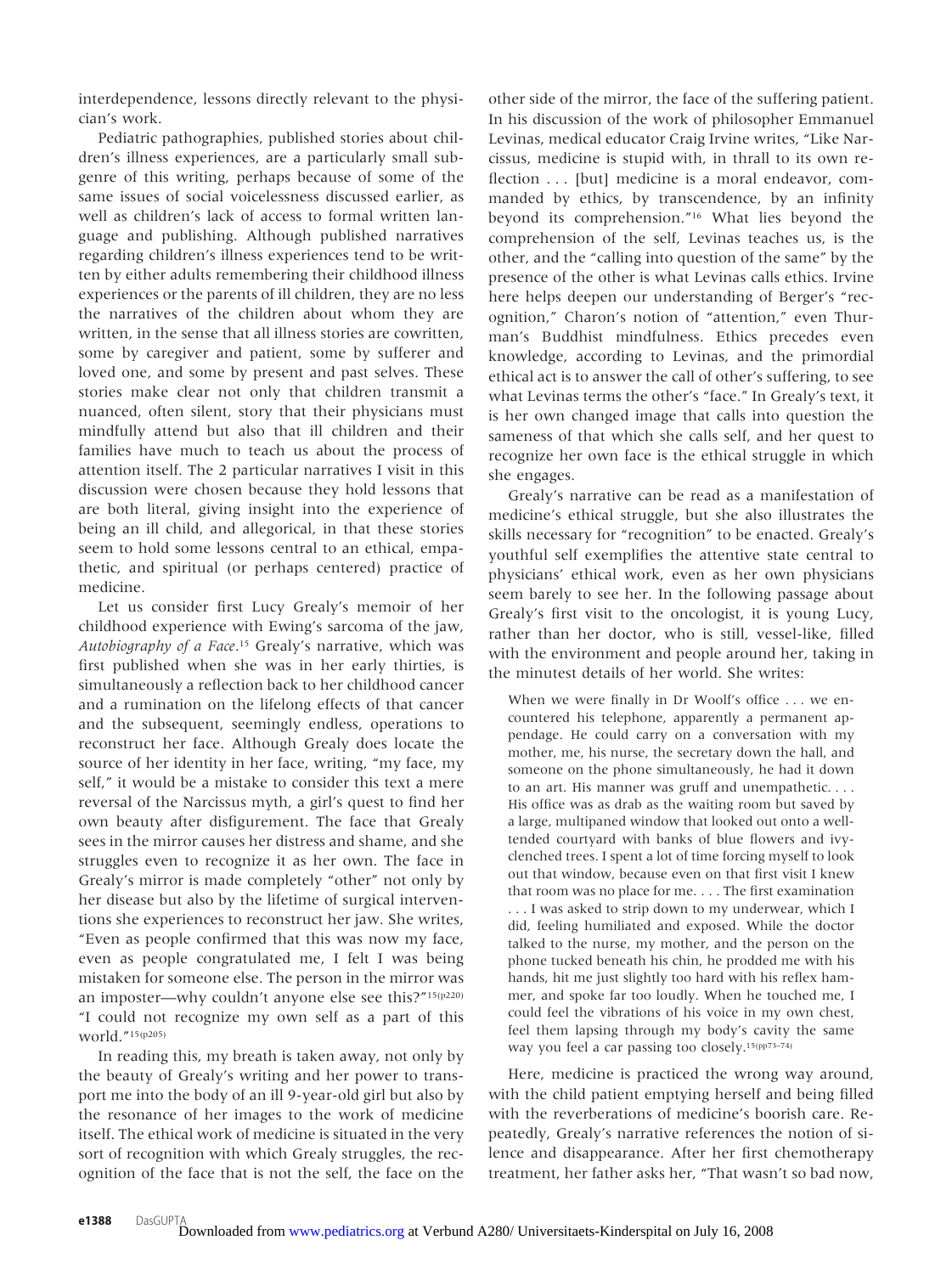was it?" The 9-year-old Grealy does not answer, and her adult counterpart writes, "Speaking seemed like something one would grow tired of."15(p77) The ill child becomes the mirror that shows the world around her. It is her own otherness, brought on by medicine, that causes her to doubt her very existence as a part of this world she now reflects.

Like meditation, where stillness of the body encourages alertness of the mind and spirit, Grealy's enforced external stillness or silence is accompanied by great internal attention. Her silent observations of her outside world are brought forth by her increasing self-presence in her inner world. Illness is the medium through which she is both introduced to her own body and simultaneously betrayed by it. Grealy describes the experience of chemotherapy in this way:

For a split second, a split of a split second, the sensation was almost pleasurable, a glowing, fleshy sense of my body recognizing itself as a body, as a thing in the world. But immediately it was too much: I felt the lining of my stomach arc out and pull spastically back into itself like some colorful disturbed sea anemone. It was like an anatomy lesson. I had never known it was possible to *feel* your organs, feel them the way you feel your tongue in your mouth, or your teeth. My stomach outlined itself for me; my intestines, my liver, parts of me I didn't know the names of began eating up, trembling with their own warmth, creating friction and space by rubbing against the viscera, the muscles of my stomach, my back, my lungs.15(p75)

Grealy's narrative has obvious literal lessons for those of us who deliver care to either children or adults. We must attend our patients with our entire beings, Grealy teaches us, and thereby make space for them, their fear, their voice, and their presence, in the rooms of medicine. If we read Grealy's narrative on a more-allegorical level, however, gleaning lessons about our own doctoring, then we begin to discover one path to achieving our ethical goal of fully present care. The attention that the physician brings to the clinical encounter comes not from losing ourselves, abandoning our intellectual, emotional, or cultural senses of self and overidentifying with our patient, but from being fully present as listeners. As Grealy describes being able literally to feel her internal self, this sort of witnessing on the part of physicians comes from being fully aware of one's emotional viscera, one's affective anatomy. What stories are easier for us to hear because they remind us of, or do not remind us of, our personal and family histories? Which patients evoke unarticulated anger or frustration? What personal emotional needs affect our clinical care? Grealy's narrative suggests that we physicians must receive the stories around us not through an emptying of the inner self but through a heightened self-awareness that does not go down the road of solipsism but helps facilitate an ultimate state of inner stillness. The ability to engage in such self-reflective, attentive practice is not just an ideal but is a necessity for the work of doctoring. Without it, as we see from Grealy's narrative, we physicians risk transferring to our patients the burden of recognition, making them into the mirrors that reflect back to us our own narcissistic reflections.

Narratives of pediatric illness written by parents can similarly shed light on an ethical, attentive practice of medicine. In Asian religion scholar Sam Crane's memoir about his son, *Aidan's Way*,<sup>17</sup> the relationships between stillness, spirituality, and interrelatedness are explored. Crane's son Aidan is literally and socially voiceless, in that he is so damaged from anoxic birth trauma that he is unable to see, to walk, or to speak, he is confined to a wheelchair, and he must contend with a seizure disorder and multiple other difficulties. Crane's narrative is simultaneously about a parent giving voice to the experiences of his voiceless child and about the profound lessons this child silently speaks to his parent and, through the parent's narrative, to the physician-reader. Crane formulates his narrative, and his title, as a Taoist quest, which is a search for the *Tao* or "The Way." In Crane's words, "The Way is, simply put, the complex unity of nature. It is not a transcendent God standing above and apart from His creation; it is more like a common, earthbound origin from which all things grow and are sustained."17(p47) Crane's tale is interspersed with ancient Chinese fables and scriptures, all of which resonate with lessons of inward attention and universal interrelatedness.

Aidan's very existence raises the questions that we are accustomed to thinking of as those of medical ethics. Crane is called on repeatedly to justify the meaning of Aidan's life to family, friends, community, and the insurance companies that cover Aidan's medicines and his expensive nutritional supplements. After one such confrontation, Crane is able to reflect on the broader social, ethical, and spiritual implications of these questions:

The whole affair . . . [was] representative of the broader domination of utilitarian thinking. Aidan was costly, his care was using up finite resources that might have gone to some other good purpose. For what the company spent on him, several other cases might be supported. The greatest good for the greatest number could arguably be better served by cutting off Aidan . . . each dollar had to be made to go farther, money could not be wasted on just one profoundly mentally retarded boy who would never walk or talk or see anyway. *It's their fault, the parents, for keeping these kinds of kids alive*.

It's not just money that distorts our view of human worth. Social status, cultural attainment, physical beauty: all of these and more creep into our calculations of an individual's value. These sorts of criteria are so commonplace that it sometimes seems remarkable when we are reminded that none of them fully capture the possibilities of personhood. And that is what Aidan does. His value comes precisely from the challenge he poses to the usual definitions of "value." He is a living reminder that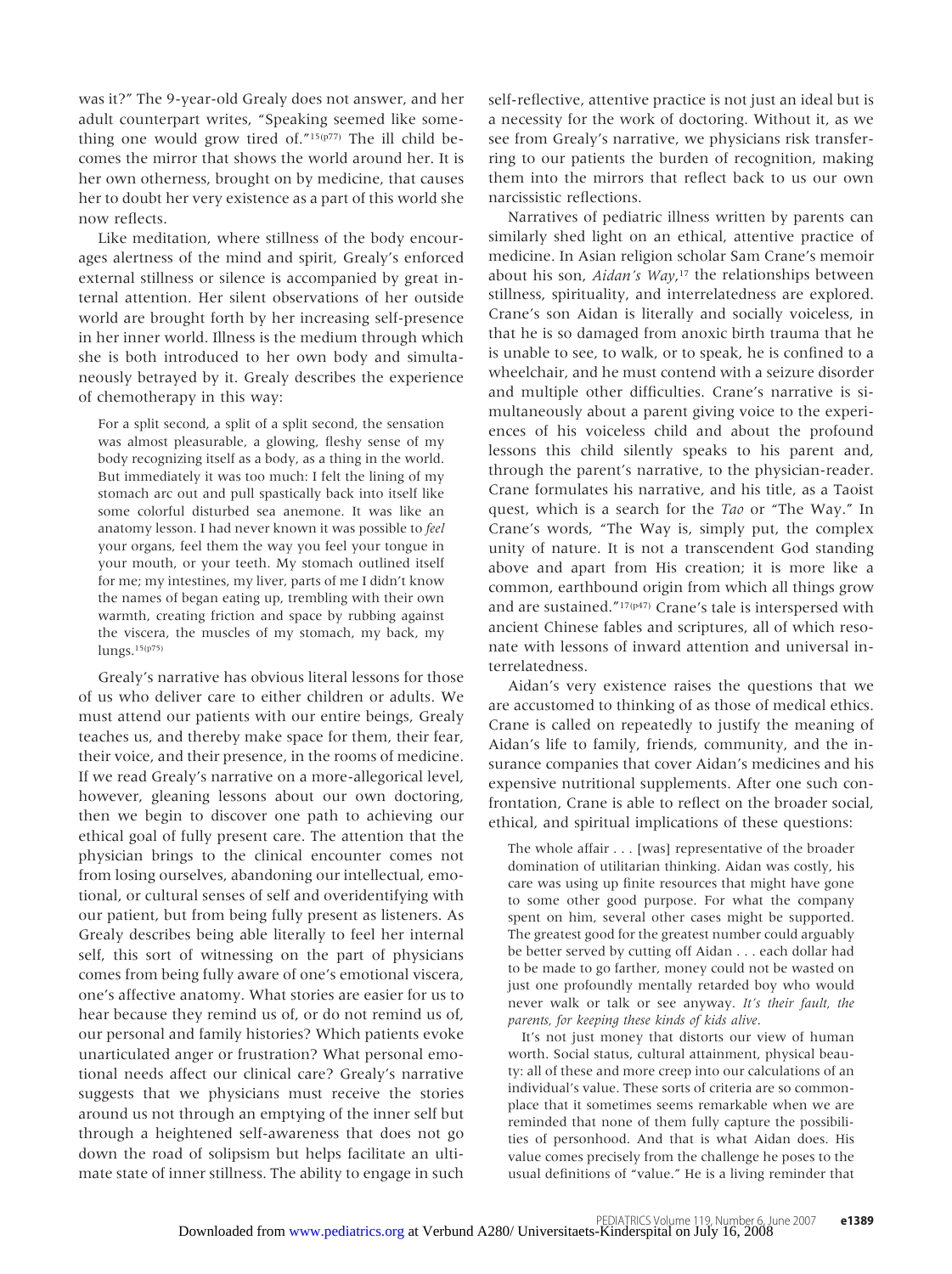the range of human experience is broader than the narrow confines of balance sheets and business plans. Without a word, he poses the deepest questions. What is life? What makes any life, even one so limited, worth it? Strangers have come up to us on crowded streets, touching his shoulder or tousling his hair, giving us their abbreviated answers. Usually they say something about love or grace, something well beyond the material concerns of everyday life. We are constantly reminded of these more sublime things because, with Aidan, it's never about utility or efficiency or productivity, it's about humanity.17(p247)

Crane uses the Taoist metaphor of the useless tree to describe Aidan's life. He writes, "The central image is a gigantic tree, gnarled and knotty, with rotting wood and fetid leaves. It is apparently worthless, devoid of alluring fruit or durable timber. Attracting little attention, it has grown unencumbered, spreading out its branches so that it could shelter a thousand teams of horses in its shade. It stands in silent denial of our obsessions with the useful, the productive, the efficient, the worthy."17(p269) We see in one of the interpretations of the useless tree a, dare I say, useful correlation to the work of medicine. In one version of the story, the enormous tree stands next to, and in its stillness shelters, a village shrine, "becoming, through its impressive immensity, a part of the shrine itself."17(p269) So too can the attentive listener, the mindful physician, stand next to the shrine that is the patient's story and, through his or her very being, his or her ability to resonate and to reverberate from the chants emanating from the shrine, become part of it.

Like the physician who functions as the still vessel, Aidan's stillness indeed invokes the stories of those around him. After the initial questions, Aidan's mainstream classmates accept him completely into their community. Crane writes, "Their abilities were magnified in the mirror of his limitations, so they were pleased to congregate around him."17(p149) Crane tells the story of a little boy with a speech impediment in Aidan's class who is too shy to speak in front of the other able-bodied children but befriends Aidan, chatting away to him because Aidan is silent, still, and nonjudgmental, the best sort of listener. Aidan's relationships in the world emerge from a spiritual balance; Crane describes Aidan as the "yin" to his classmate's "yang."17(p150) Crane quotes the words of the ancient Chinese philosopher Chang Tzu, "A man . . . cannot see himself in running water, but in still water. For only what is itself still can instill stillness into others."17(p151)

Aidan offers his father a similar gift. Crane writes:

We do not banter, Aidan and I. There is no verbal jousting, the child exercising mind and language in a match of wits against the parent.... Aidan is unspeaking. His sounds certainly tell us when he is tired or hurting or happy. But our intellectual exchanges are based largely on his silence. He inspires silence in me. When I walk into his room, I do not want to speak, but, rather, absorb the surroundings as he does, radiate my presence to him without words. . . . All the therapists tell us that we must engage him orally to alert him to our approach.... I have to fight back against Aidan's stilling effect. I want to follow him into his quiet, but I ought to bring him into the world of the talking, they say. Since he has no conventional voice of his own, we find ourselves speaking for him, narrating his life to the world. . . . For myself, I have found that I can write his life as well as speak it. . . . I write his life for others, and, through these stories, find new life for myself. $^{17\left(\text{p252-255}\right)}$ 

Crane's relationship with Aidan is one of inspiration and "intellectual exchange," whereby, even silent and still, Aidan engages in narrative co-creation. Aidan does not reflect back to his father an unadulterated version of Crane's self but changes it with his very presence, pulling Crane into his own silence, just as he changes his classmates' perceptions of their own abilities, "magnifying" them through his own limitations. Crane's narrative, which is Aidan's narrative as well, helps clarify not only why stillness works but also how it works. Stillness, or passive voice, in medicine, becomes active in its very relational abilities, in its ability not only to stand next to but also to become part of the stories of suffering.

It is thus that the stories of children like Lucy and Aidan intertwine with physicians' own stories, get into our bones, and provide us with an opportunity to learn something deeper about our work and ourselves. There is a wisdom emanating from these children's illness stories, and this wisdom is perhaps the key to an emotionally centered and spiritually fulfilling practice of medicine. Arthur Frank has suggested that we should not only think about illness stories, analyzing and critiquing their literary qualities, but also think with them, gleaning truths about our own lives in relation to these narratives.13 In thinking with pediatric illness narratives such as those of Lucy and Aidan, we physicians have the potential to tap into a knowledge that precedes our technical and academic skills. Many Eastern religions do not consider adulthood as the highest stage of development. Rather, "the end of the cycle is that of the independent, clear-minded, all-seeing Child. That is the level known as wisdom. And so Eastern texts such as the Tao te Ching urge us, 'Return to the beginning; become a child again.'"2(p151) Fully entering narratives of children's illness experiences, thinking with such stories, is one way to return to this place.

In a story called, "The Surgeon as Priest," Richard Selzer introduces a healer skilled in this sort of wisdom. Selzer writes about Yeshi Dhonden, the personal physician to the Dalai Lama, a saffron-robed, shorn, "golden" man who "receives" his patient through his presence and his touch, the palpation of her pulse. Through his wordless presence and his laying on of hands, the Buddhist healer not only diagnoses his patient but also engages in an act of deep spiritual recognition. "So!" writes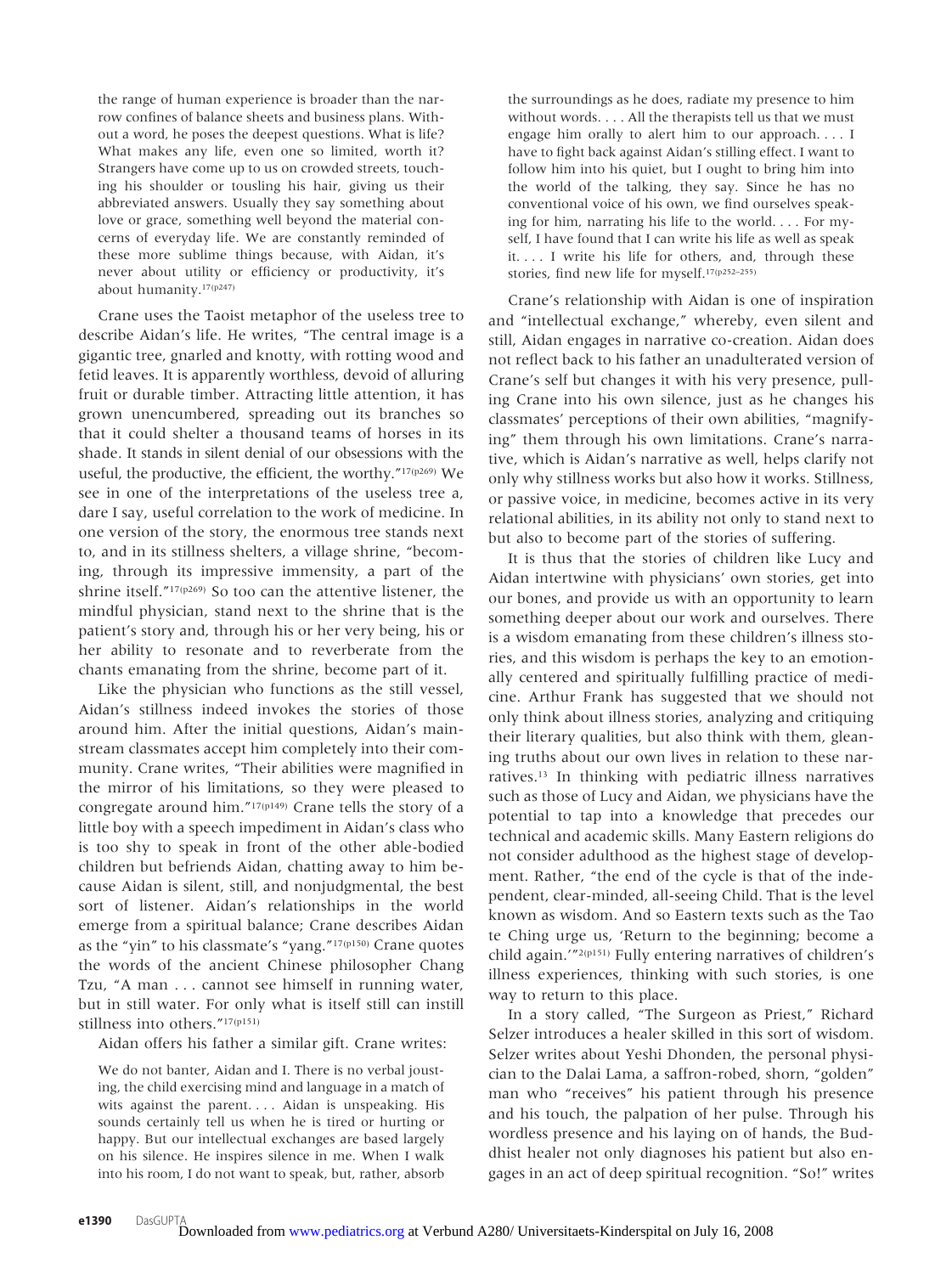Selzer, "Here then is the doctor listening to the sounds of the body to which the rest of us are deaf. He is more than a doctor. He is a priest."18(p36)

During the process of his diagnosis, both Yeshi Dhonden and his patient are wordless; their storytelling and story-listening occur through silence. Although Selzer's narrator does not abandon his Western medical training, he suggests that his future work in healing will be infused with the spiritual lessons of the monk healer. "Now and then it happens, when I make my own rounds, that I hear the sounds of his voice, like an ancient Buddhist prayer, its meaning long since forgotten, only the music remaining. Then a jubilation possesses me, and I feel myself touched by something divine."18(p36)

Physicians have the rare privilege of not only caring for patients but also allowing them to become our teachers, schooling us in attention, awareness, presence, interdependence, and empathy. It is an act of profound humility to turn the tables of power and to learn at the feet of those one would teach, to listen to the voices and silences of the children and adults for whom we care, and, in doing so, to approach a more-mindful medicine. This sort of reciprocal practice, listening to and in doing so learning to listen to our patients, is an act that propels physicians one step further on the path of ethical work. There reverberates in the background a deeper lesson, one that it would be foolhardy to try to name. Instead, let me turn, as Crane does, to the words of Chang Tzu (the bold is mine):

Joy and anger, sorrow and delight, hope and regret, doubt and ardor, diffidence and abandon, candor and reserve: it's all music rising out of emptiness, mushrooms appearing out of the mist. Day and night come and go, but who knows where it all begins? **It is! It just is!** If you understand this day in and day out, you inhabit the very source of it all.17(p229)

When I am with a patient, I try to remember sitting in that room, in that moment before Thurman ended our silence, and I try to listen very carefully, to the story before me and to the stillness behind me. Sometimes, if I am very lucky, I hear them all, the monk, the healer, the child, and the philosopher, lifting their voices, music out of emptiness, mushrooms out of mist, singing, "We are! We just are!"

# **ACKNOWLEDGMENTS**

I thank Rita Charon, Maura Spiegel, and Craig Irvine for their invaluable editorial contributions to this article. In addition, I thank Dr Jayne Rivas and the pediatric department at St Vincent's Catholic Medical Center Manhattan, whose request for a grand rounds presentation on pediatrics and spirituality generated a much earlier version of this essay.

## **REFERENCES**

- 1. Thurman RAF. The higher educations of meditation and wisdom: lessons from the Indo-Tibetan University. Presented at: Columbia University; November 7, 2001; New York, NY. Available at: www.columbia.edu/cu/cssr/archive/past\_events/ 2001-2002/Meditative%20and%20Contemplative%20States. htm. Accessed March 31, 2007
- 2. Hoff B. *The Tao of Pooh*. New York, NY: Penguin Books; 1988
- 3. Charon R. Narrative medicine: form, function, and ethics. *Ann Intern Med.* 2001;134:83– 87
- 4. Berger J. *A Fortunate Man: The Story of a Country Doctor*. New York, NY: Vintage Books; 1997
- 5. Connelly JE. Being in the present moment: developing the capacity for mindfulness in medicine. *Acad Med.* 1999;74: 420 – 424.
- 6. Epstein RM. Mindful practice. *JAMA.* 1999;282:833– 839
- 7. Connelly JE. Narrative possibilities: using mindfulness in clinical practice. *Perspect Biol Med.* 2005;48:84 –94
- 8. Charon R. *Narrative Medicine: Honoring the Stories of Illness*. New York, NY: Oxford University Press; 2005
- 9. Phillips RD. Active religion's passive voice: Berry Street Essay delivered at the Unitarian Universalist Association General Assembly, Atlanta, Georgia, June 17, 1985. Available at: www. uuma.org/BerryStreet/Essays/BSE1985.htm. Accessed December 8, 2006
- 10. Emerson RW. Essay IX: the over-soul, from Essays: First Series (1841). Available at: www.rwe.org/works/Essays-1st\_Series\_ 09\_The\_Over-Soul.htm. Accessed December 8, 2006
- 11. Emerson RW. Essay XI: intellect, from Essays: First Series (1841). Available at: www.rwe.org/works/Essays-1st\_Series\_ 11\_Intellect.htm. Accessed December 8, 2006
- 12. Shehyn A. *Picture the Girl: Young Women Speak Their Minds*. New York, NY: Hyperion; 2000
- 13. Frank A. *The Wounded Storyteller: Body, Illness, and Ethics*. Chicago, IL: University of Chicago Press; 1995
- 14. Frank A. Asking the right question about pain: narrative and phronesis. *Lit Med.* 2004;23:209 –225
- 15. Grealy L. *Autobiography of a Face*. Boston, MA: Houghton Mifflin; 1994
- 16. Irvine CA. The other side of silence: Levinas, medicine, and literature. *Lit Med.* 2005;24:8 –18
- 17. Crane S. *Aidan's Way: The Story of a Boy's Life and a Father's Journey*. Naperville, IL: Sourcebooks; 2003
- 18. Selzer R. *Mortal Lessons: Notes on the Art of Surgery.* New York, NY: Simon & Schuster; 1996:24 –36